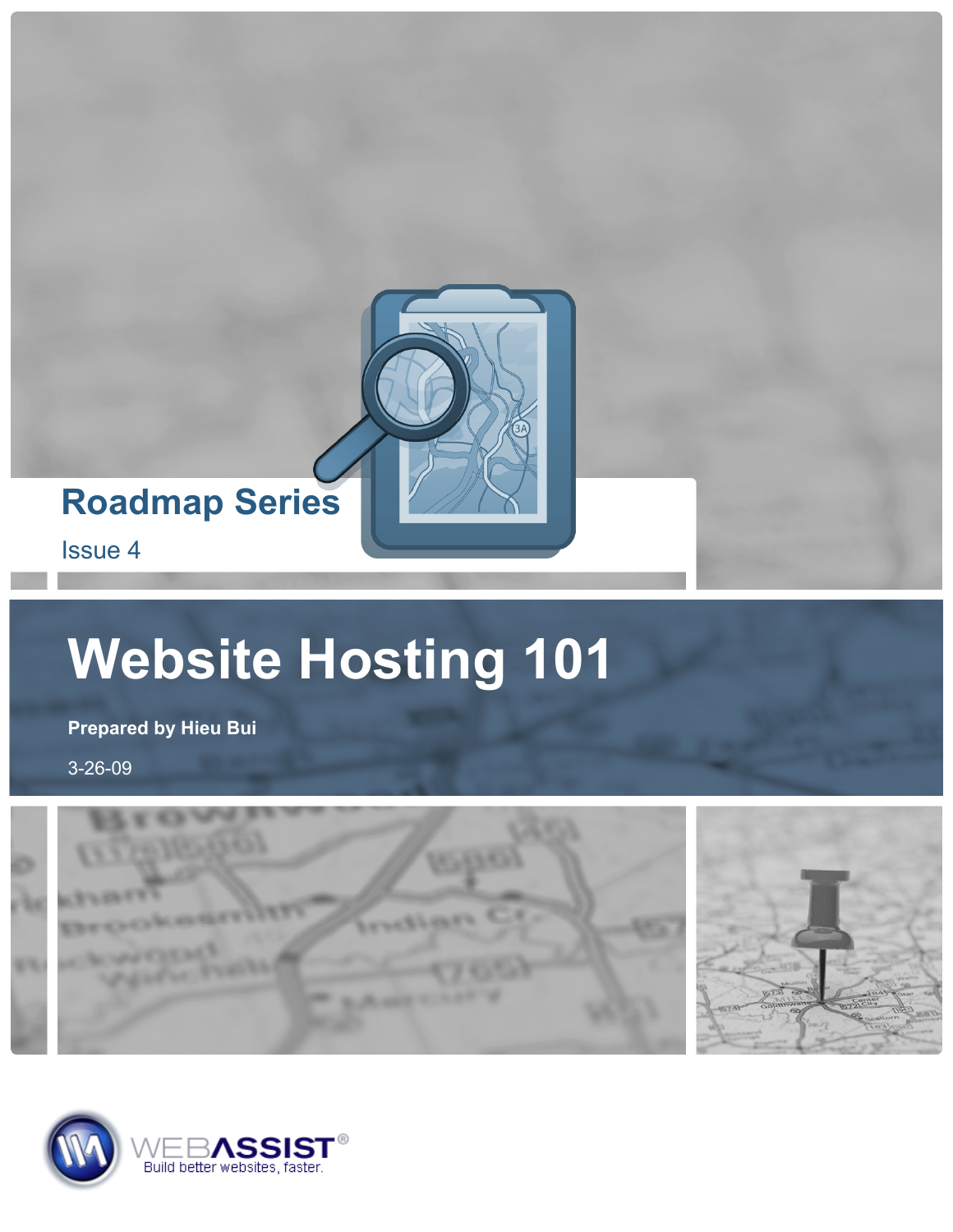# **Website Hosting 101**

Produced by Hieu Bui

One of the often overlooked but most important aspects of having a successful website is the choice of where to host the site. While hosting is not a glamorous or hip topic like CSS, the choices that you make will have a direct impact on how effective your site is in fulfilling its purpose. There are many choices when it comes to hosting your site, but they can generally be grouped into four categories: simple, shared, dedicated, and advanced.

The categories of hosting are differentiated by their cost structures, features, and the expertise level you need in order to set them up and maintain them. Typically, the amount of features included in the hosting plan directly affects the cost and most providers give you a wide range of choices. The most common features that affect the cost are: scripting support (i.e. PHP), database support, monthly transfer volume or bandwidth fees, and technical support. The other feature to pay attention to is called the Service Level Agreement (or SLA). The SLA will let you know how much uptime the provider guarantees for that particular hosting package. If you are running a high traffic eCommerce site, you will want to pick a solution with a very good SLA and you will most likely end up paying more for that level of service.

Before you can decide on what type of hosting will work for your website, you must first decide what features your website will need to support. Is the website purely informational or does it need to support some kind of application? Will you be streaming a lot of video or other media? Will you need to support a scripting language such as PHP? Do you need to have a database? Do you need to support eCommerce?

# **Free Hosting**

# **Roadmap Series**

Issue 4



If your website is small and purely informational, you may want to look at hosting with a simple solution. This category of hosting is great for personal blogs, journals, or just putting up some pictures for everyone to enjoy. These solutions generally have limited customization options and offer small amounts of disk space for storing your website but the best thing about them is that they are often free. Some well known providers of simple hosting are Blogger [\(http://www.blogger.com](http://www.blogger.com/)) and Wordpress [\(http://www.wordpress.com\)](http://www.wordpress.com/). If you need more disk space to store media, you might also consider storing your pictures on Flickr [\(http://www.flickr.com\)](http://www.flickr.com/) or Picasa [\(http://www.picasa.com](http://www.picasa.com/)) and your videos on Youtube [\(http://www.youtube.com](http://www.youtube.com/)). You can then easily create links to this media from your website.

**Cost**: Free **Disk space**: **Bandwidth:**  $\times \times \times \times \times$ **Expertise required:** XXXXX

**Pros**: No cost, Simple setup

**Cons**: Limited customization, small disk space, your files are open to the world, no custom domain

# **Shared Hosting**

Shared hosting is a solution where you are sharing computing resources for your website with other websites. This type of solution typically runs from \$5-\$50/month and requires a higher level of expertise to maintain and configure. If you are a small business running an application or small eCommerce site, then this is the right choice for you. Most of WebAssist's customers that have created websites with SiteAssist [Professional,](http://www.webassist.com/software/siteassist/?WAAID=893) [eCart](http://www.webassist.com/software/ecart/?WAAID=893) or [PowerStore](http://www.webassist.com/solutions/powerstore/?WAAID=893) choose this level of hosting. At WebAssist, we've been able to use this

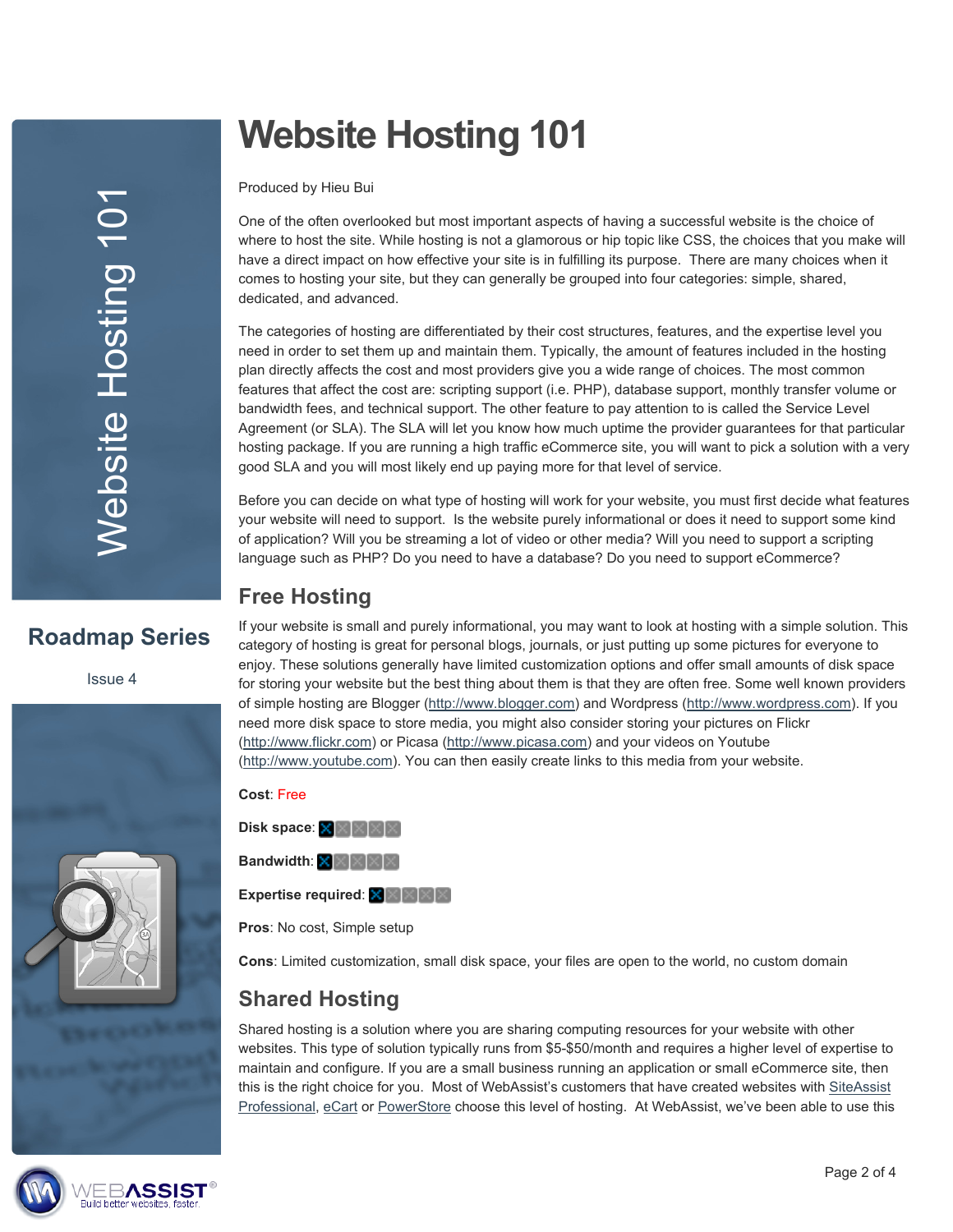Website Hosting 101 **Nebsite Hosting 101** 

**Roadmap Series** 

Issue 4

type of hosting for most of the websites created with our products, see our [PowerStore demo](http://www.powerstore-demo.com/) for an example.

Shared hosting gives you much better access to customize and control your site and typically include server-side scripting and database functionality as part of the monthly fee. Another bonus is that there is often support included for basic needs such as rebooting your server or installing security updates to the operating system. There are plenty of solutions out there: 1and1 ([http://www.1and1.com\)](http://www.webassist.com/go/signup/1and1), GoDaddy ([http://www.godaddy.com\)](http://www.godaddy.com/) and Hostway ([http://www.hostway.com\)](http://www.hostway.com/) all offer a wide variety of plans and features.

| Cost: SISISISI                    |
|-----------------------------------|
|                                   |
| <b>Bandwidth: XXXXXXXXX</b>       |
| <b>Expertise required: XXXIII</b> |

**Pros**: Low-cost, Technical support, Works with databases and scripting languages

**Cons**: Sharing server resources with other customers, relatively small amount of disk space, low monthly transfer volume

## **Dedicated Hosting**

Higher trafficked websites or websites running computing heavy applications will most likely need to use dedicated hosting solutions. These solutions usually cost hundreds of dollars per month but give you a great deal of opportunity for customization. You typically rent servers that you are responsible for configuring and maintaining. You do not share bandwidth or computing resources you typically get administrator access to install and configure any kind of software you want. However, with this freedom comes greater responsibility for supporting and maintaining the system. Some of the popular solutions out there are Media Temple [\(http://www.mediatemple.net](http://www.mediatemple.net/)), ServerBeach ([http://www.serverbeach.com](http://www.serverbeach.com/)), and Verio [\(http://www.verio.com\)](http://www.verio.com/).

#### **Cost: 99966**

Disk space: XXXXX

**Bandwidth:** XXXX

**Expertise required:** XXXX

**Pros**: Dedicated computing resources just for you, Your data is not shared, Higher monthly transfer volume

**Cons**: Higher costs, Typically no support or you have to pay for support

## **Advanced Hosting and Cloud Computing**

If you are running a mission critical application or a high traffic website, then you will most likely need to use an advanced hosting system. These systems usually cost much more according to the features but allow you to configure the most complex architecture to ensure that your website is running all of the time. Advanced solutions can be configured for failover, clustering, and load balancing so that your site can scale to any type of traffic burst. While very flexible, these advanced scenarios are difficult to implement and you will need a high level of expertise to be able to implement and support them. In the past, you would need to purchase your own servers and hardware and install your system into a data center. There has been a recent trend, however, towards cloud computing that allow you to create these advanced systems by